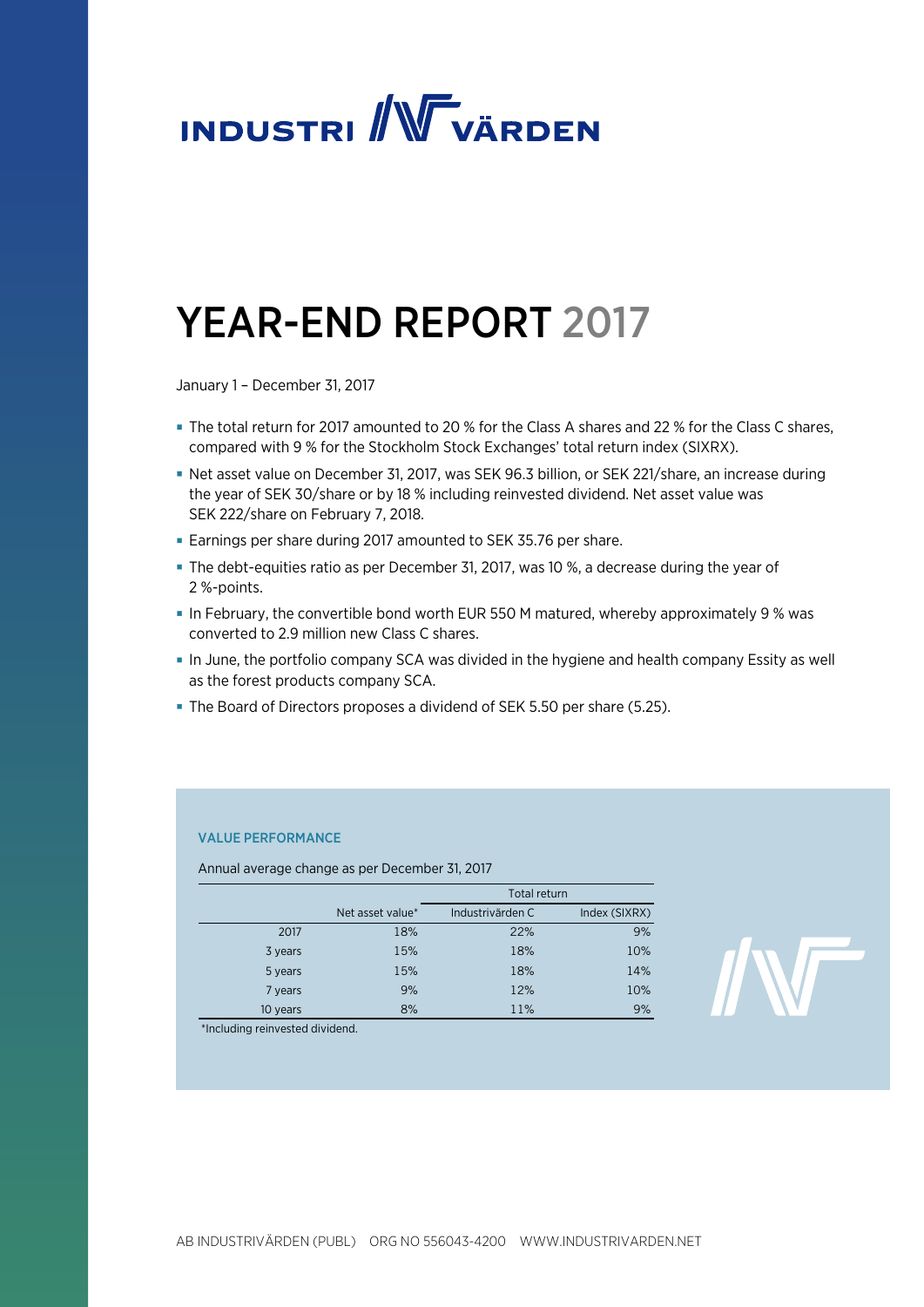# CEO's message

#### EXTERNAL FACTORS

The macroeconomic conditions in 2017 were favorable and are expected to remain so 2018. As in 2017, global growth is projected to be around 4 %. It can be noted that most of the major economies are now expected to show growth in 2018, although to varying degrees. In the longer term the question is when the economy will level out and at what pace this will happen. From a geopolitical perspective there are a number of areas of concern that are giving rise to uncertainty regionally as well as for the global economy. Despite these, a stable macro environment and strong company performance contributed to good stock market performance in 2017. The Swedish stock market continued to develop positively during the beginning of 2018, but in early February a correction occurred, and the volatility increased, due to concerns about the US stock market. Although the market has shown a clear concern about rising inflation and interest rates, the macro forecasts for 2018, earnings growth for companies and low interest rates, point to an underlying support in the stock market. However, in the future there are expectations of higher interest rates and reduced stimulus measures, which over time will impact flows between various assets classes.

# INDUSTRIVÄRDEN'S PERFORMANCE

Industrivärden delivered a very competitive total return in 2017. Growth in value on the Stockholm Stock Exchange was good overall and especially strong for many cyclical companies. The biggest contributors to growth in the value of the equities portfolio were Volvo, Sandvik, SCA and Essity.

Industrivärden's net asset value increased by SEK 13.5 billion, or 18 % including reinvested dividend, compared with 9 % for the Stockholm Stock Exchange's total return index (SIXRX). The total return for the Class A and C shares was 20 % and 22 %, respectively, and exceeded the total return index by 11 and 13 percentage points, respectively. The fine performance from 2016 thereby continued also during 2017. During the last two-year period our Class C shares have generated an average annualized total return that is a full 12 percentage points higher than the total return index.

During 2017 we further reduced our debt-equities ratio by 2 percentage points, to 10 %. This is an effect of the equities portfolio's positive value development, partly conversion of the convertible bond and a positive cash flow after paid dividends. It is our ambition, when the opportunity arises, to further reduce debt in order to increase our financial scope to act.

Against the background of our favorable performance in 2017 the Board of Directors proposes a dividend of SEK 5.50 per share. This corresponds to an increase in the dividend by 5 %.

The strategic development project that was decided on by the Board in February 2016 has now been largely completed. During the last two-year period Industrivärden sharpened its asset management focus and strengthened the way in which it exercises active ownership. We are now working further with continuous improvement measures in order to increase our ability over time. During 2017 we strengthened our organization and our work methods, and we concretized our action plans for the portfolio companies. As a step in our enhanced focus on asset management and active ownership in a limited number of listed portfolio companies, during the year we disbanded our derivative and trading operation. We will continue to have a market function in order to carry out equity transactions also in companies in which we do not exercise active ownership, but to a limited extent and with a clear coupling to our core business.

#### PORTFOLIO COMPANIES

During 2017 the pace of change remained high in a few of our portfolio companies, while others worked on steadily developing a strong base. Volvo, Sandvik and SSAB are good examples of companies that showed stronger earnings through determined steps towards change and improved market conditions. During the year the portfolio company SCA was split into the forest products company SCA and the hygiene and health company Essity. This split uncovered the two companies' intrinsic values and creates a good foundation for further developing them in their respective industries. Handelsbanken continues to develop well in line with its customer-centric strategy. ICA Gruppen showed continued favorable performance. At Skanska, the newly appointed CEO Anders Danielsson announced an increased focus and decentralization of operations. Ericsson continues its work on developing its core businesses, cutting costs and increasing efficiency. All in all it is gratifying to note that our portfolio companies show good potential for continued value creation.

Stockholm, February 8, 2018

Helena Stjernholm CEO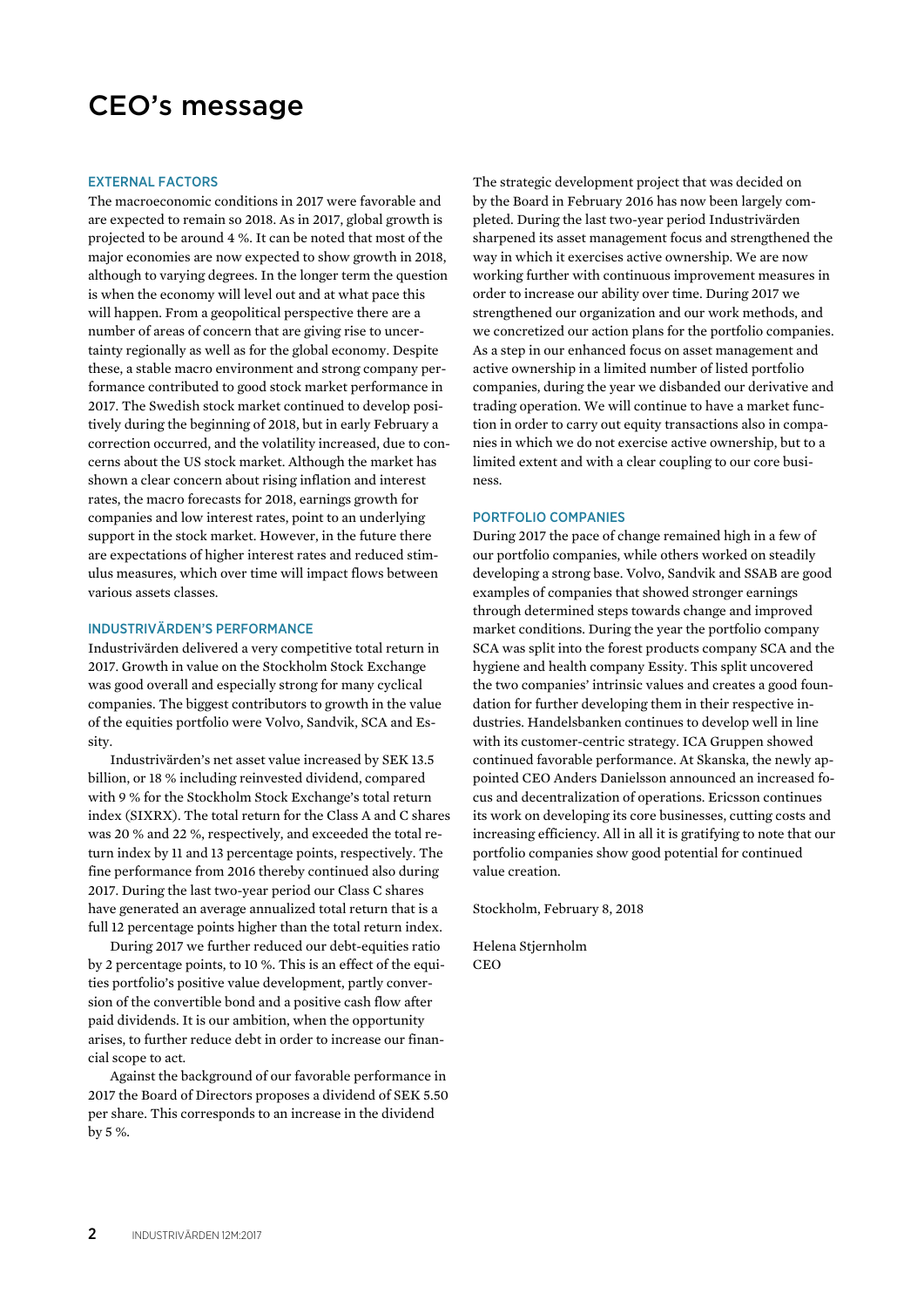# **Overview**

# INDUSTRIVÄRDEN IN BRIEF

Industrivärden conducts long-term asset management that creates value through active ownership. The long-term goal is to increase net asset value and thereby generate a return for Industrivärden's shareholders that exceeds the market's required rate of return. Taking into account the risk profile of the portfolio's investments, the shareholders are to be given a total return which over time is higher than the average for the Stockholm Stock Exchange.

More information can be found on www.industrivarden.net.

#### EQUITIES PORTFOLIO, DECEMBER 31, 2017



### COMPOSITION OF EQUITIES PORTFOLIO AND NET ASSET VALUE

|                                        | 12/31/2017               |                          |       |                      | 12M:2017           |                 |                 |                                |
|----------------------------------------|--------------------------|--------------------------|-------|----------------------|--------------------|-----------------|-----------------|--------------------------------|
|                                        |                          | Share of<br>ownership. % |       |                      |                    | Market value    | Total<br>return | TR for the<br>stock            |
| Portfolio companies                    | No. of shares            | Capital                  | Votes | Share of<br>value, % |                    | SEK M SEK/share | <b>SEKM</b>     | %                              |
| Handelsbanken A                        | 196 423 948              | 10.1                     | 10.3  | 21                   | 22 039             | 51              | $-1913$         | $-8$                           |
| Volvo A                                | 142 154 571              | 6.7                      | 22.0  | 20                   | 21 764             | 50              | 7 0 9 3         | 47                             |
| Sandvik                                | 147 584 257              | 11.8                     | 11.8  | 20                   | 21 208             | 49              | 4 9 9 2         | 30                             |
| Essity A<br>Essity B                   | 35 000 000<br>31 800 000 | 9.5                      | 29.8  | 14                   | 8 1 1 0<br>7 4 0 9 | 36              | 2 2 6 3         | 17<br>16                       |
| ICA Gruppen                            | 20 625 000               | 10.3                     | 10.3  | 6                    | 6 1 4 4            | 14              | 632             | 11                             |
| <b>SCA A</b><br><b>SCAB</b>            | 35 000 000<br>31 800 000 | 9.5                      | 29.7  | 6                    | 3 3 2 5<br>2689    | 14              | 2 5 4 6         | 79<br>65                       |
| Skanska A<br>Skanska B                 | 12 667 500<br>16 343 995 | 6.9                      | 23.9  | 5                    | 2 1 5 3<br>2778    | 11              | $-1107$         | $-18$<br>$-18$                 |
| <b>SSAB A</b><br><b>SSAB B</b>         | 63 105 972<br>54 633 318 | 11.4                     | 18.2  | 5                    | 2833<br>2 0 0 0    | 11              | 1078            | 30<br>27                       |
| Ericsson A<br>Ericsson B               | 86 052 615<br>1 000 000  | 2.6                      | 15.1  | $\overline{4}$       | 4 5 8 2<br>54      | 11              | 105             | $\mathbf{2}$<br>$\overline{c}$ |
| Other                                  |                          |                          |       | 0                    | 200                | 0               | 59              |                                |
| Equities portfolio                     |                          |                          |       | 100                  | 107 289            | 247             | 15 748          | 17                             |
| Interest-bearing net debt              |                          |                          |       |                      | $-10930$           | $-25$           | Index:          | 9                              |
| Adjustment regarding exchangeable bond |                          |                          |       |                      | -60                | -0              |                 |                                |
| Net asset value                        |                          |                          |       |                      | 96 299             | 221             |                 |                                |
| Debt-equities ratio                    |                          |                          |       |                      |                    | 10%             |                 |                                |

The total returns for Essity and SCA have been calculated as the respective companies' share of the original company SCA's total return before the split (based on share of value at the time of the split) and thereafter based on the value performance of the respective companies. The split was carried out on June 9, and the first day of trading in Essity shares was June 15, 2017.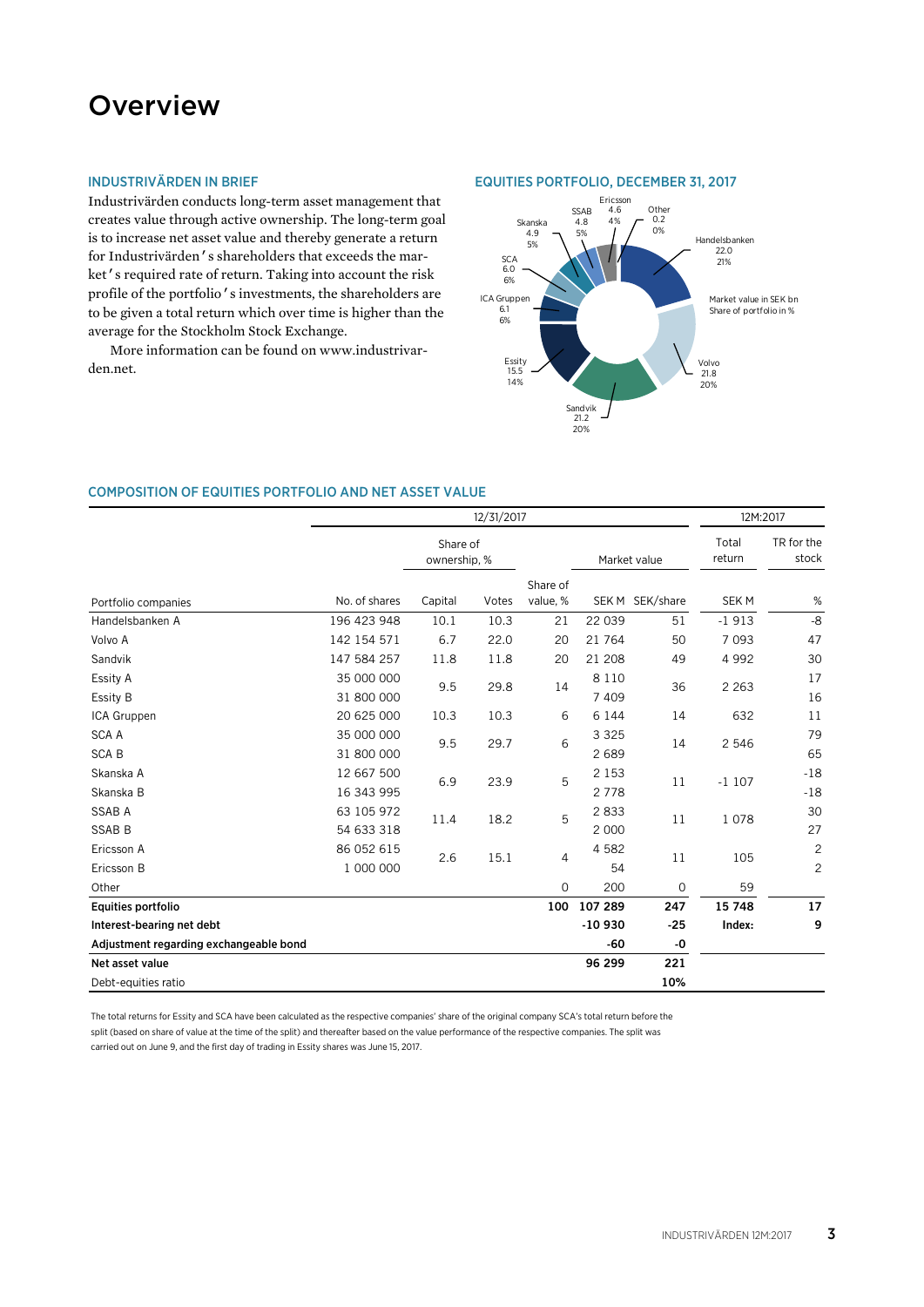# Performance

#### NET ASSET VALUE

Net asset value on December 31, 2017, was SEK 96.3 billion, or SEK 221 per share, an increase during 2017 of SEK 30 per share, corresponding to 16 % or by 18 % including reinvested dividend. The dividend paid out in 2017 amounted to SEK 5.25 per share. The total return index (SIXRX) increased by 9 % during the same period.

Net asset value was SEK 222 per share on February 7, 2018.

During the last five and ten-year periods, net asset value grew by 15 % and 8 %, respectively, per year including reinvested dividend. The total return index (SIXRX) increased by 14 % and 9 %, respectively, during the same periods.

#### EQUITIES PORTFOLIO

During 2017 the value of the equities portfolio, adjusted for purchases and sales, increased by SEK 12.9 billion. On December 31, 2017 the equities portfolio amounted to SEK 107.3 billion, or SEK 247 per share. The shareholdings in Volvo, Sandvik, SCA, Essity and SSAB made significant positive contributions to the equities portfolio's value performance.

During the last three-year period the shareholdings in SCA, Sandvik, Volvo and Essity have had higher total returns than the total return index (SIXRX). SSAB have had a development in line with the total return index. The shareholdings in Skanska, ICA Gruppen, Handelsbanken and Ericsson have had lower total returns than the total return index (SIXRX).

# CASH FLOW

#### *Investment activities*

During 2017 stocks in Handelsbanken were bought for SEK 0.2 billion.

On April 5, 2017 the Annual General Meeting of SCA decided to distribute all shares in Essity (formerly SCA Hygiene) to SCA's shareholders. The distribution to the shareholders was conducted in accordance with the Swedish "Lex Asea" rules, entailing that the distribution was exempt from taxation. One share of Class A in SCA carried entitlement to one share of Class A in Essity and one share of Class B in SCA carried entitlement to one share of Class B in Essity. The first day of trading was on June 15, 2017.

#### *Dividend paid out 2017*

The Annual General Meeting on May 9, 2017 approved the Board of Directors' proposal of a dividend of SEK 5.25 per share (5.00). The total dividend payout amounted to SEK 2 285 M (2 162).

#### *Board of Directors dividend proposal 2018*

The Board of Directors proposes a dividend of SEK 5.50 per share (5.25) and April 19, 2018, as the record date. The total dividend payout will amount to SEK 2 394 M.

#### *Management cost*

The management cost during 2017 amounted to SEK 111 M (112), which on a yearly basis corresponded to 0.10 % of the equities portfolio's value on December 31, 2017.

# DEVELOPMENT OF NET ASSET VALUE 12M:2017

|                           |                     | 12/31/2017 | 12/31/2016 |           |  |
|---------------------------|---------------------|------------|------------|-----------|--|
|                           | SEK/share<br>SEK bn |            | SEK bn     | SEK/share |  |
| Equities portfolio        | 107.3               | 247        | 94.2       | 218       |  |
| Interest-bearing net debt | $-10.9$             | $-25$      | $-11.5$    | $-27$     |  |
| Adjustment exchangeable   | $-0.1$              | -0         | -          |           |  |
| Net asset value           | 96.3                | 221        | 82.8       | 191       |  |

#### DEVELOPMENT OF NET ASSET VALUE, 10 YEARS



#### CONTRIBUTION ANALYSIS OF SHAREHOLDINGS 12M:2017



#### PERFORMANCE OF SHAREHOLDINGS, 3 YEARS

|                            | Annual average total return, % |
|----------------------------|--------------------------------|
|                            | 3 years                        |
| SCA <sup>*</sup>           | 42                             |
| Sandvik                    | 27                             |
| Volvo                      | 25                             |
| Essity*                    | 23                             |
| <b>SSAB</b>                | 9                              |
| Skanska                    | 4                              |
| ICA Gruppen                | 3                              |
| Handelsbanken              | 2                              |
| Ericsson                   | $-13$                          |
| Total return index (SIXRX) | 10                             |

\*For calculation methodology see table on page 3.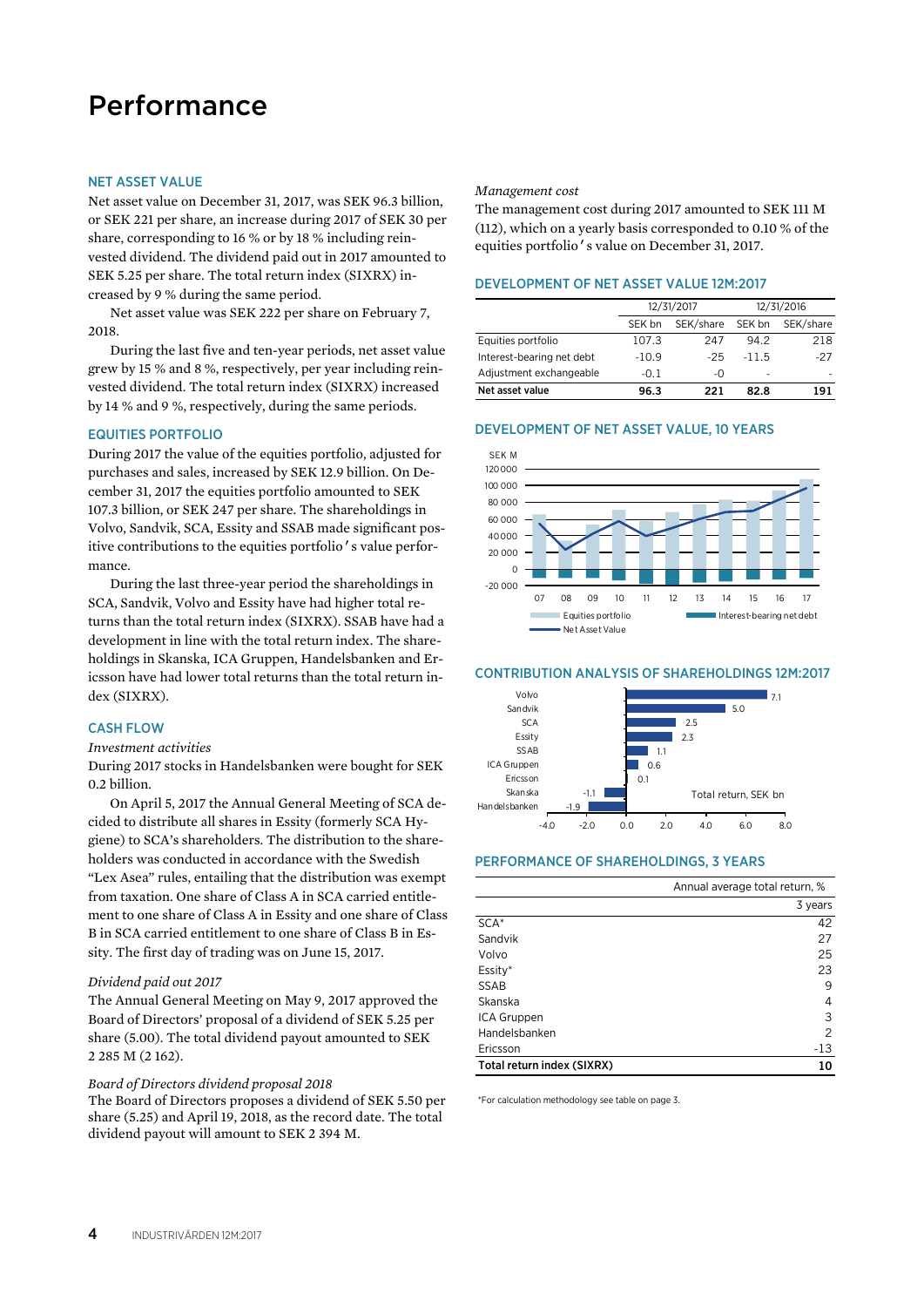# NET DEBT

Interest-bearing net debt amounted to SEK 10.9 billion on December 31, 2017. The debt-equities ratio was 10 % (12), and the equity ratio was 88 % (86). The debt-equities ratio is calculated as interest-bearing net debt in relation to the market value of the equities portfolio.

On December 31, 2017, interest-bearing liabilities had an average capital duration of approximately 2.5 years and carried an average interest rate of approximately 0.1 %. Current unutilized committed bank loans that can be used for refinancing needs amounts to SEK 3 billion.

No part of Industrivärden's borrowings is conditional on any covenants. Standard & Poor's credit ranking on Industrivärden's is A/Stable/A-1.

In 2014 a SEK 4.4 billion exchangeable bond was issued based on ICA Gruppen's stock. The bond matures in 2019 and was issued at a premium of approximately 38 % to ICA Gruppen's, share price at the time and carries no interest. The strike price amounted to SEK 293.86 per share as per December 30, 2017. In the event of a potential future exchange, there is a possibility to pay either with shares or with cash.

The six-year convertible bond worth EUR 550 M that was issued in January 2011 matured on February 27, 2017, whereby approximately 9 % of the convertible bond, corresponding to 50.9 MEUR, was converted to 2 868 606 new Class C shares.

# INDUSTRIVÄRDEN SHARE DATA

The market prices for Industrivärden's Class A and C shares were SEK 211.60 and SEK 202.50 on December 31, 2017. At year-end 2016 the corresponding market prices were SEK 180.20 and SEK 169.80.

The total return for Industrivärden's Class A and C shares during the year 2017 were 20 % and 22 %, respectively, compared with 9 % for the total return index (SIXRX). The total returns for Industrivärden's shares over longer periods of time are shown in the table on page 1.

At the 2011 Annual General Meeting, a share conversion clause was added to the Articles of Association. Shareholders have the right at any time to request conversion of Class A shares to Class C shares. During 2017, 1 090 shares were converted.

#### INTEREST-BEARING NET DEBT, DECEMBER 31, 2017

|                              | Credit<br>facility, | Utilized<br>amount, |           |
|------------------------------|---------------------|---------------------|-----------|
|                              | <b>SEKM</b>         | <b>SEKM</b>         | Maturity  |
| Exchangeable bond            |                     | 4 3 5 5             | 2019      |
| MTN-program                  | 8 000               | 3 3 1 5             | 2018-2021 |
| Commercial paper             | 3 0 0 0             | 3 0 0 0             | 2018      |
| Pension debt                 |                     | 122                 |           |
| Other short-term borrowing   |                     | 1 023               | 2018      |
| <b>Total borrowing</b>       |                     | 11815               |           |
| Less:                        |                     |                     |           |
| Interest-bearing receivables |                     | 272                 |           |
| Cash and cash equivalents    |                     | 613                 |           |
| Interest-bearing net debt    |                     | 10930               |           |

#### SHARE STRUCTURE, DECEMBER 31, 2017

|                |               |              | Capital, | Votes. |
|----------------|---------------|--------------|----------|--------|
| Share class    | No. of shares | No. of votes | %        | ℅      |
| A (1 vote)     | 268 184 340   | 268 184 340  | 61.6     | 94.1   |
| $C(1/10$ vote) | 167 025 537   | 16 702 553   | 38.4     | 5.9    |
| Total          | 435 209 877   | 284 886 893  | 100 O    | 100.O  |
|                |               |              |          |        |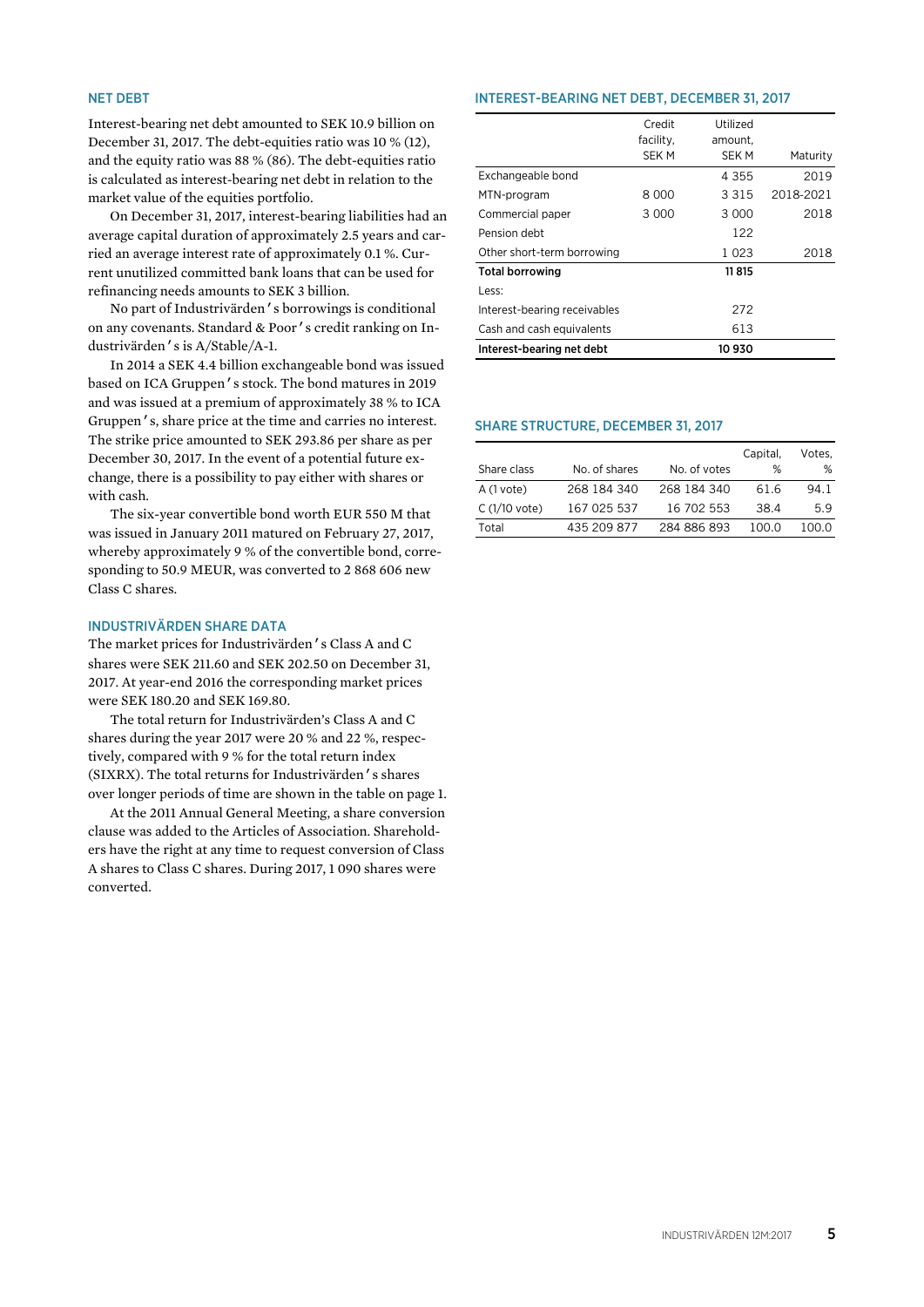# NOMINATING COMMITTEE'S RECCOMENDATION FOR BOARD OF DIRECTORS

The Nominating Committee proposes re-election of board members Pär Boman, Christian Caspar, Bengt Kjell, Nina Linander, Fredrik Lundberg, Annika Lundius, Lars Pettersson and Helena Stjernholm. In addition, Fredrik Lundberg is proposed for reelection as Chairman of the Board. The Nominating Committees other recommendations will be made public in the notice of the Annual General Meeting.

# FINANCIAL CALENDAR

Interim report January–March: April 9, 2018 Annual General Meeting: April 17, 2018 in Stockholm Interim report January–June: July 5, 2018 Interim report January–September: October 5, 2018

# CONTACT PERSONS

Sverker Sivall, Head of Corporate Communication and Sustainability, Phone: +46-8-666 64 19 E-mail: ssl@industrivarden.se Martin Hamner, CFO, Helena Stjernholm, CEO

# CONTACT INFORMATION

AB Industrivärden (publ) Box 5403, SE-114 84 Stockholm, Sweden Registered office: Stockholm Reg. no.: 556043-4200 Switchboard: +46-8-666 64 00 info@industrivarden.se www.industrivarden.net

### TICKER CODES

INDUC:SS, Bloomberg INDUc.ST, Reuters INDU C, NASDAQ OMX

# PUBLICATION

This information is information that AB Industrivärden is obliged to make public pursuant to the EU Market Abuse Regulation. The information was submitted for publication, through the agency by the Head of Corporate Communication and Sustainability stated above, at 12:00 a.m. CET on February 8, 2018.

# AUDITORS' REVIEW REPORT

Following is the auditors' review report of interim financial information prepared in accordance with IAS 34 and Ch. 9 of the Swedish Annual Accounts Act.

### *Introduction*

We have reviewed the interim report for AB Industrivärden (publ) for the period January 1 – December 31, 2017. The board of directors and the CEO are responsible for the preparation and presentation of the interim financial information in accordance with IAS 34 and the Swedish Annual Accounts Act. Our responsibility is to express a conclusion on this interim report based on our review.

# *Scope of review*

We conducted our review in accordance with the International Standard on Review Engagements ISRE 2410, Review of Interim Report Performed by the Independent Auditor of the Entity. A review consists of making inquiries, primarily of persons responsible for financial and accounting matters, and applying analytical and other review procedures. A review is substantially less in scope than an audit conducted in accordance with International Standards on Auditing, ISA, and other generally accepted auditing standards in Sweden. The procedures performed in a review do not enable us to obtain assurance that we would become aware of all significant matters that might be identified in an audit. Accordingly, we do not express an audit opinion.

### *Conclusion*

Based on our review, nothing has come to our attention that causes us to believe that the interim report is not prepared, in all material respects, in accordance with IAS 34 and the Swedish Annual Accounts Act, regarding the Group, and with the Swedish Annual Accounts Act, regarding the Parent Company.

Stockholm, February 8, 2018 PricewaterhouseCoopers AB

Magnus Svensson Henryson Authorized Public Accountant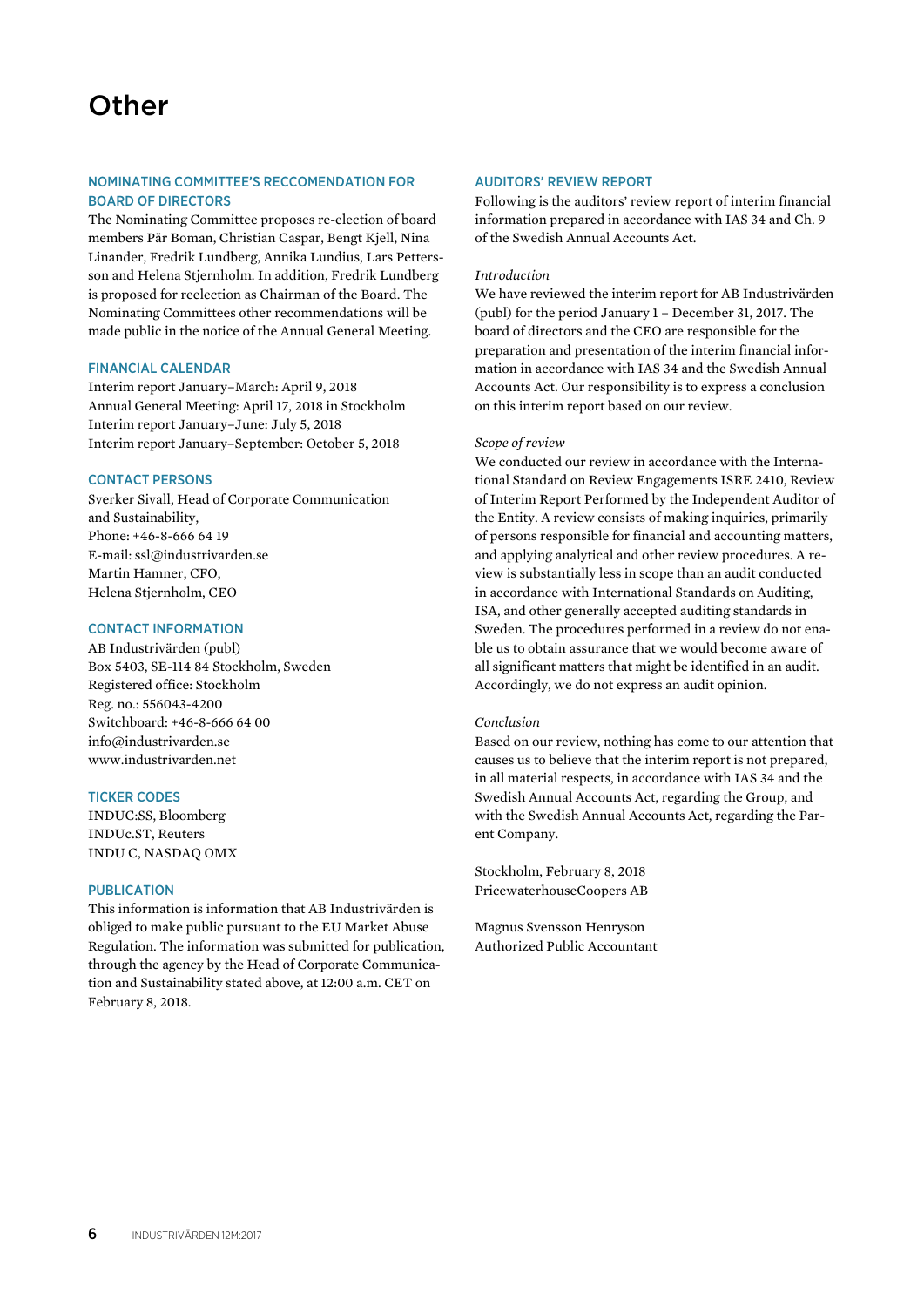# Financial statements

# GROUP

|                                                          | 2017        | 2016      | 2017              | 2016      |
|----------------------------------------------------------|-------------|-----------|-------------------|-----------|
| <b>SEKM</b>                                              | Oct.-Dec.   | Oct.-Dec. | Jan.-Dec.         | Jan.-Dec. |
| <b>INCOME STATEMENT</b>                                  |             |           |                   |           |
| Dividend income from stocks                              | $\mathbf 0$ | 0         | 2786              | 3078      |
| Change in value of stocks, etc.                          | 482         | 6 5 8 1   | 12 957            | 13 687    |
| Management cost                                          | $-29$       | $-26$     | $-111$            | $-112$    |
| Operating income                                         | 453         | 6 5 5 5   | 15 632            | 16 653    |
| Financial items                                          | $-2$        | -49       | $-77$             | -202      |
| Income after financial items                             | 451         | 6 5 0 6   | 15 555            | 16 451    |
|                                                          |             |           |                   |           |
| Tax                                                      |             |           |                   |           |
| Net income for the period                                | 451         | 6 506     | 15 5 5 5          | 16 451    |
| Earnings per share, SEK                                  | 1.04        | 15.05     | 35.76             | 38.05     |
| Earnings per share after dilution, SEK                   | 1.04        | 13.62     | 35.76             | 34.93     |
| STATEMENT OF COMPREHENSIVE INCOME                        |             |           |                   |           |
| Net income for the period                                | 451         | 6 506     | 15 5 5 5          | 16 451    |
| Items that are not to be reveresed in the inc. statement |             |           |                   |           |
| Actuarial gains and losses on pensions                   | $-6$        | $-10$     | -6                | $-10$     |
| Comprehensive income for the period                      | 445         | 6496      | 15 549            | 16 441    |
|                                                          |             |           |                   |           |
| BALANCE SHEET as per end of period                       |             |           |                   |           |
| Equities                                                 |             |           | 107 289           | 94 250    |
| Other non-current assets                                 |             |           | 12                | 214       |
| Total non-current assets                                 |             |           | 107 301           | 94 4 64   |
| Cash and cash equivalents                                |             |           | 613               | 823       |
| Other current assets                                     |             |           | 446               | 337       |
| Total current assets                                     |             |           | 1 0 5 9           | 1 1 6 0   |
| <b>Total assets</b>                                      |             |           | 108 360           | 95 624    |
|                                                          |             |           |                   |           |
| Shareholders' equity                                     |             |           | 95 880            | 82 1 29   |
| Non-current interest-bearing liabilities                 |             |           | 7 2 9 2           | 7 3 8 2   |
| Non-current non interest-bearing liabilities*            |             |           | 368               | 414       |
| Total non-current liabilities                            |             |           | 7660              | 7796      |
| Current interest-bearing liabilities                     |             |           | 4 5 2 3           | 5425      |
| Other liabilities                                        |             |           | 297               | 274       |
| <b>Total current liabilities</b>                         |             |           | 4 8 20            | 5699      |
| Total shareholders' equity and liabilities               |             |           | 108 360           | 95 624    |
|                                                          |             |           |                   |           |
| <b>CASH FLOW</b>                                         |             |           |                   |           |
| Cash flow from operating activities                      |             |           | 2 5 9 4<br>$-103$ | 2854      |
| Cash flow from investing activities                      |             |           |                   | 834       |
| Cash flow from financing activities**                    |             |           | -2 701            | $-2870$   |
| Cash flow for the period                                 |             |           | $-210$            | 818       |
| Cash and cash equivalents at end of period               |             |           | 613               | 823       |

\* Of which, the option component of the exhangeable bond, totaling SEK 318 M, which at the time of issue amounted to a total of SEK 335 M.

\*\* Of which, dividends of SEK 2 285 (2 162) M paid to shareholders.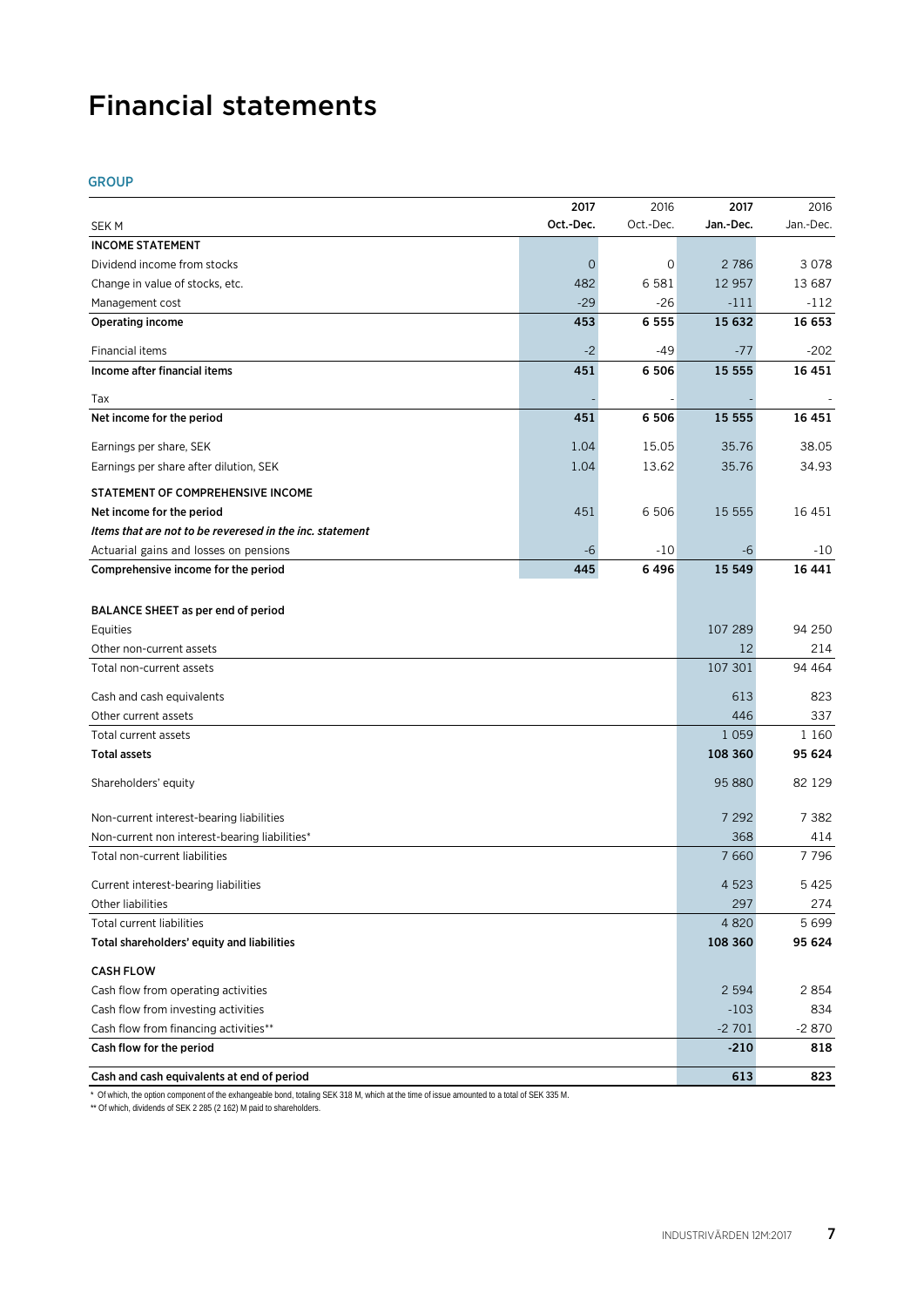|                                                   | 2017      | 2016      |
|---------------------------------------------------|-----------|-----------|
| SEK M                                             | Jan.-Dec. | Jan.-Dec. |
| <b>CHANGES IN SHAREHOLDERS' EQUITY</b>            |           |           |
| Opening shareholders' equity as per balance sheet | 82 1 29   | 67850     |
| Conversion and other                              | 486       |           |
| Comprehensive income for the period               | 15 549    | 16 44 1   |
| Dividend                                          | $-2285$   | $-2162$   |
| Closing shareholders' equity as per balance sheet | 95 880    | 82 129    |
| INTEREST-BEARING NET DEBT at end of period        |           |           |
| Cash and cash equivalents                         | 613       | 823       |
| Interest-bearing assets                           | 272       | 503       |
| Non-current interest-bearing liabilities          | 7 2 9 2   | 7 382     |
| Current interest-bearing liabilities              | 4 5 2 3   | 5425      |
| Interest-bearing net debt                         | 10 930    | 11 481    |

# PARENT COMPANY

|                                            | 2017      | 2016      |
|--------------------------------------------|-----------|-----------|
| <b>SEK M</b>                               | Jan.-Dec. | Jan.-Dec. |
| <b>INCOME STATEMENT</b>                    |           |           |
| Operating income                           | 12 145    | 11 343    |
| Income after financial items               | 12 12 1   | 11 259    |
| Income for the period                      | 12 12 1   | 11 259    |
|                                            |           |           |
| Comprehensive income for the period        | 12 115    | 11 249    |
| BALANCE SHEET as per end of period         |           |           |
| Non-current assets                         | 63 883    | 53 333    |
| Current assets                             | 2 0 2 1   | 1 2 8 4   |
| <b>Total assets</b>                        | 65 904    | 54 617    |
|                                            |           |           |
| Shareholders' equity                       | 53 647    | 43 330    |
| Non-current liabilities                    | 7 6 6 0   | 5796      |
| <b>Current liabilities</b>                 | 4 5 9 7   | 5491      |
| Total shareholders' equity and liabilities | 65 904    | 54 617    |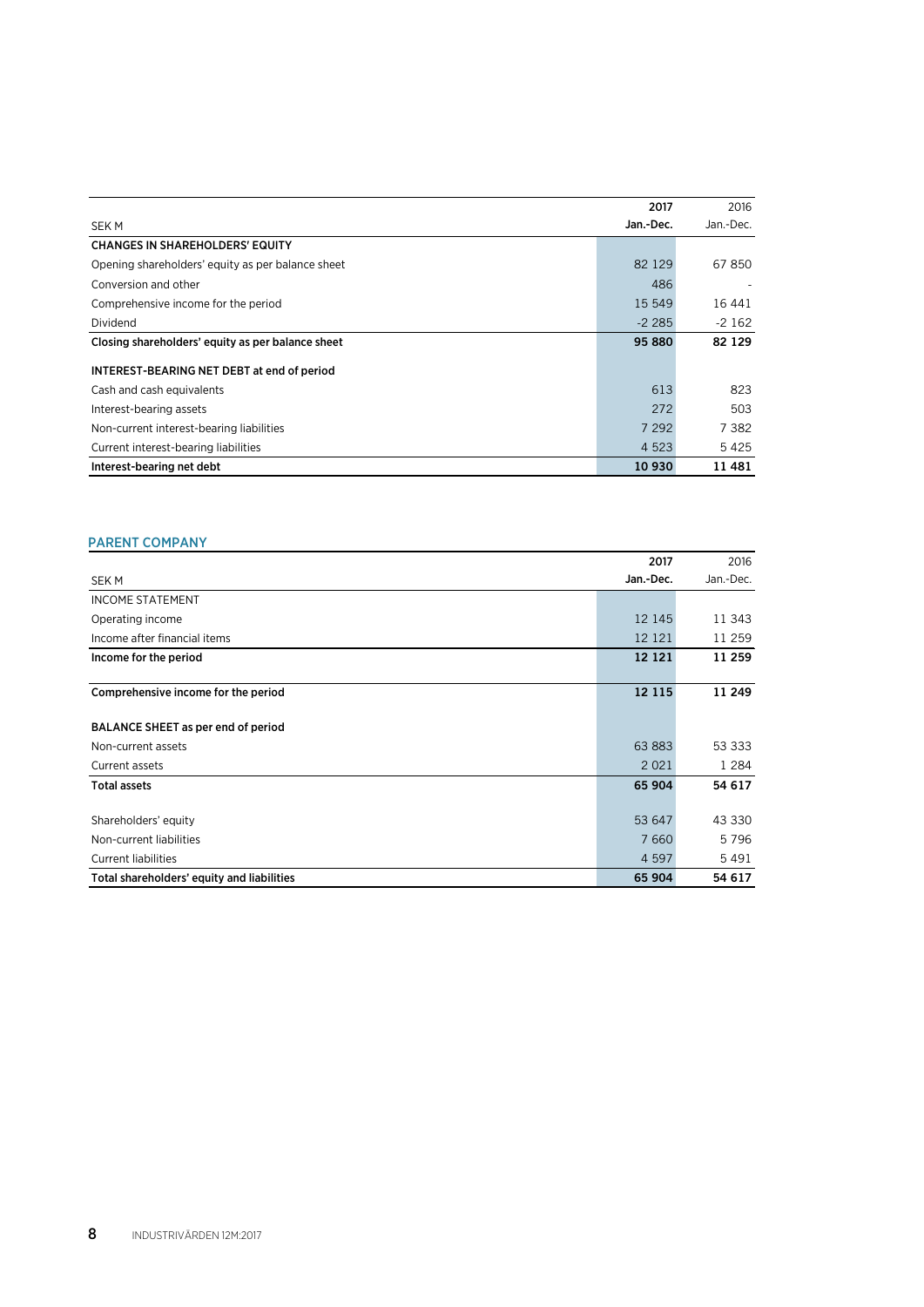# Accounting policies and notes

# ACCOUNTING POLICIES

This interim report has been prepared in accordance with IAS 34 Interim Financial Reporting. The consolidated financial statements have been prepared in accordance with International Financial Reporting Standards (IFRS) as endorsed by the EU, and the Swedish Annual Accounts Act. The Parent Company's financial statements have been prepared in accordance with RFR 2 – Accounting for Legal Entities, and the Swedish Annual Accounts Act. New or amended IFRSs and IFRIC interpretations have not had any effect on the Group's or Parent Company's earnings or financial position.

### ESSITY SHARES

Revenue amounting to 16 120 M from received Essity shares have been reported in the income statement on the line Change in value of stocks, etc. The corresponding negative change in value of SCA shares have been reported on the same line.

# ALTERNATIVE PERFORMANCE MEASURES

The definitions for the alternative performance measures net asset value, debt-equities ratio, market value of the equities portfolio and interest-bearing net debt are provided in the 2016 Annual Report. The equity ratio is defined as equity in relation to total assets. These alternative performance measures are essential for the understanding and evaluation of an investment company's business.

#### FAIR VALUE MEASUREMENT OF FINANCIAL INSTRUMENTS

In accordance with IFRS 13, financial instruments are measured at fair value according to a three level hierarchy. Classification is based on input data that is used in measuring the instruments. Instruments in Level 1 are valued according to quoted prices for identical instruments in an active market. Instruments in Level 2 are valued in a valuation model which uses input data that are directly or indirectly observable in the market. Instruments in Level 3 are valued using a valuation technique based on input data that are not observable in a market.

Responsibility for the measurement of fair value, which is based on documentation produced by the company's risk manager, rests with management. ISDA master agreements exist with the pertinent counterparties.

| 12/31/2017               | Level 1 | Level 2 | Level 3 | Total   |
|--------------------------|---------|---------|---------|---------|
| Assets                   |         |         |         |         |
| Equities                 | 107 089 |         | 200     | 107 289 |
| <b>Total assets</b>      | 107 089 |         | 200     | 107 289 |
|                          |         |         |         |         |
|                          | Level 1 | Level 2 | Level 3 | Total   |
| Liabilities              |         |         |         |         |
| Option component of      |         |         |         |         |
| exchangeable bond        |         | $-318$  |         | $-318$  |
| Derivatives, etc.        |         | $-53$   | ۰       | -53     |
| <b>Total liabilities</b> |         | $-371$  |         | -371    |

No changes have been made between levels compared with the preceding year.

### RISKS AND UNCERTAINTIES

The dominant risk in Industrivärden's business is share price risk, i.e., the risk of a change in value caused by changes in share prices. A 1% change in the share price of the holdings in the equities portfolio as per December 31, 2017, would have affected its market value by approximately +/– SEK 1 100 M.

#### RELATED PARTY TRANSACTIONS

During 2017, dividend income was received from associated companies.